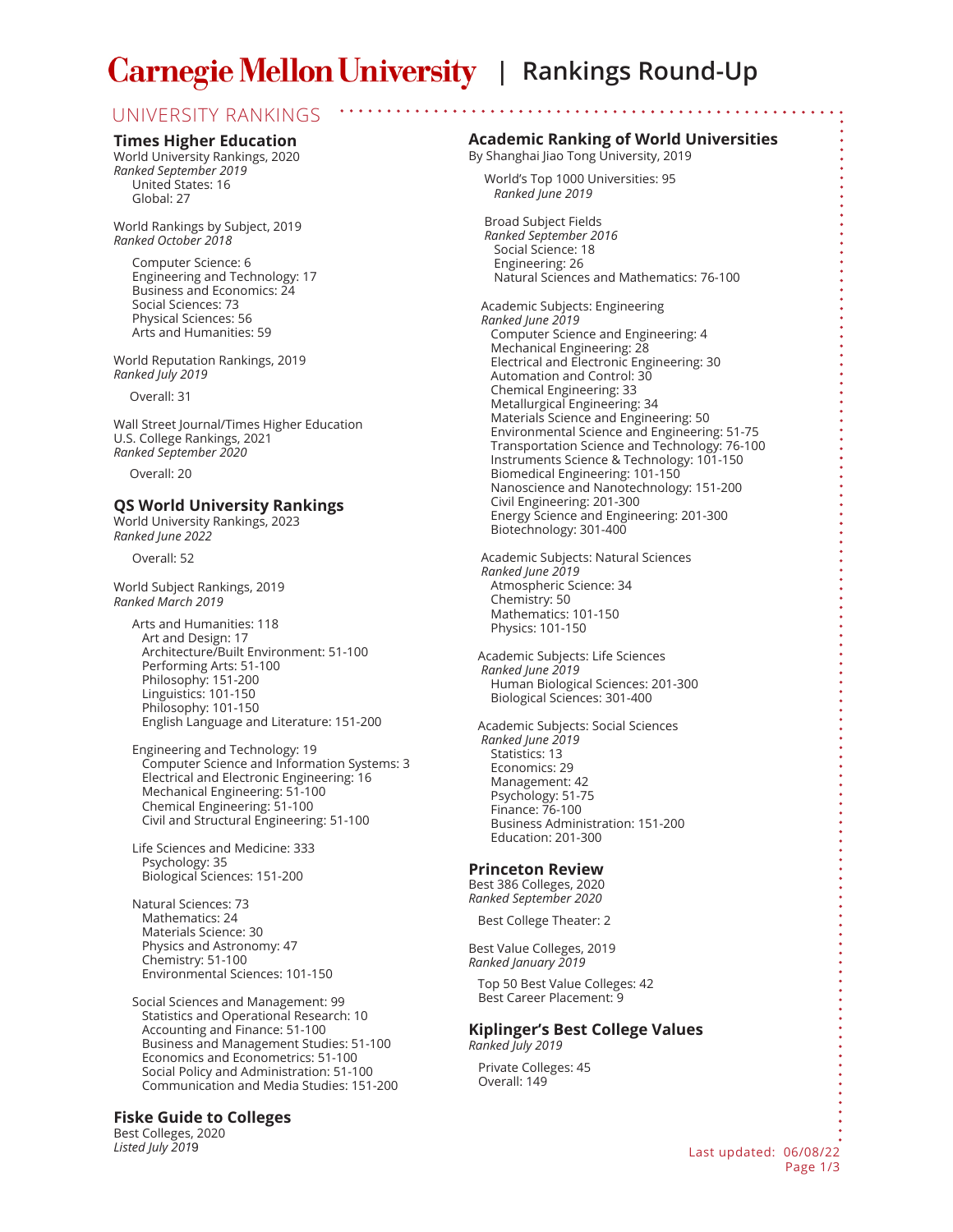# UNIVERSITY RANKINGS

### **Forbes**

America's Top Colleges *Ranked August 2019*

Overall: 37

# **MONEY's Best Colleges**

*Ranked August 2019*

Overall: 120

# **Animation Career Review**

Top Game Design Schools and Colleges *Ranked April 2019*

 In Pennsylvania: 1 On the East Coast: 1 In the United States: 2 Among Schools Offering a Game Design B.F.A. Program: 1 Among Schools Offering a Game Design B.S. Program: 2 Among Private Schools and Colleges: 2

Top Animation Schools and Colleges *Ranked May 2019*

 In Pennsylvania: 1 On the East Coast: 4 In the United States: 9 Among Private Schools and Colleges: 8

Top Graphic Design Schools and Colleges *Ranked January 2019*

 On the East Coast: 3 In the United States: 3 Among private schools and colleges: 3

# UNDERGRADUATE RANKINGS

## **U.S. News & World Report**

America's Best Colleges, 2021 *Ranked September 2020*

 Best National University: 26 Most Innovative Universities: 8 Best Colleges for Veterans: 10 Best Undergraduate Teaching: 18 Best Value Schools: 30 Internships/Co-Ops: 11 Senior Capstone: 12 Undergraduate Research/Creative Projects: 4

 Undergraduate Business: 7 Business Analysis: 2 Management Information Systems: 1 Quantitative Analysis: 2 Production/Operations Management: 2 Supply Chain Management/Logistics: 9 Finance: 7 Entrepreneurship: 23 Management: 19

 Undergraduate Engineering: 6 Computer: 1 Environmental/Environmental Health: 9 Electrical/Electronic/Communications: 8 Mechanical: 9 Materials: 10 Civil: 12 Chemical: 13 Biomedical: 22

# **U.S. News & World Report (Cont.)**

Undergraduate Computer Science: 2 Analytics: 2 Artificial Intelligence: 1 Biocomputing/Bioinformatics/Biotechnology: 2 Computer Systems: 3 Cybersecurity: 1 Mobile/Web Applications: 1 Programming Languagesl: 2 Software Engineering: 1 Theory: 3

### **PayScale**

College ROI Report/Best Value Colleges, 2019 *Ranked May 2019*

 Overall: 34 In Pennsylvania: 2 Among Private Colleges: 16 Among Research Colleges: 16

#### **The Hollywood Reporter** *Ranked June 2019*

Top 5 Undergraduate Schools for an Acting Degree

*Ranked February 2019*

Top 10 Costume Design Schools

## **OnStage**

*Ranked August 2018*

Top BFA Musical Theatre programs: 1

Top BFA acting/performance programs: 10

Top 10 BFA Programs in the Country Theater Design and Tech: 2

## **DesignIntelligence**

America's Best Architecture and Design Schools, 2018-2019 *Ranked September 2018*

Top 35 Most Admired Schools: 11

 Focus Areas: Engineering Fundamentals: 5 Research: 5 Practice Management: 6 Project Planning and Management: 7 Sustainable Built Environments/Adaptive Design/ Resilient Design: 7 Transdisciplinary Collaboration Across A/E/C: 7 Healthy Built Environments: 8 Interdisciplinary Studies: 8 Design Technologies: 9